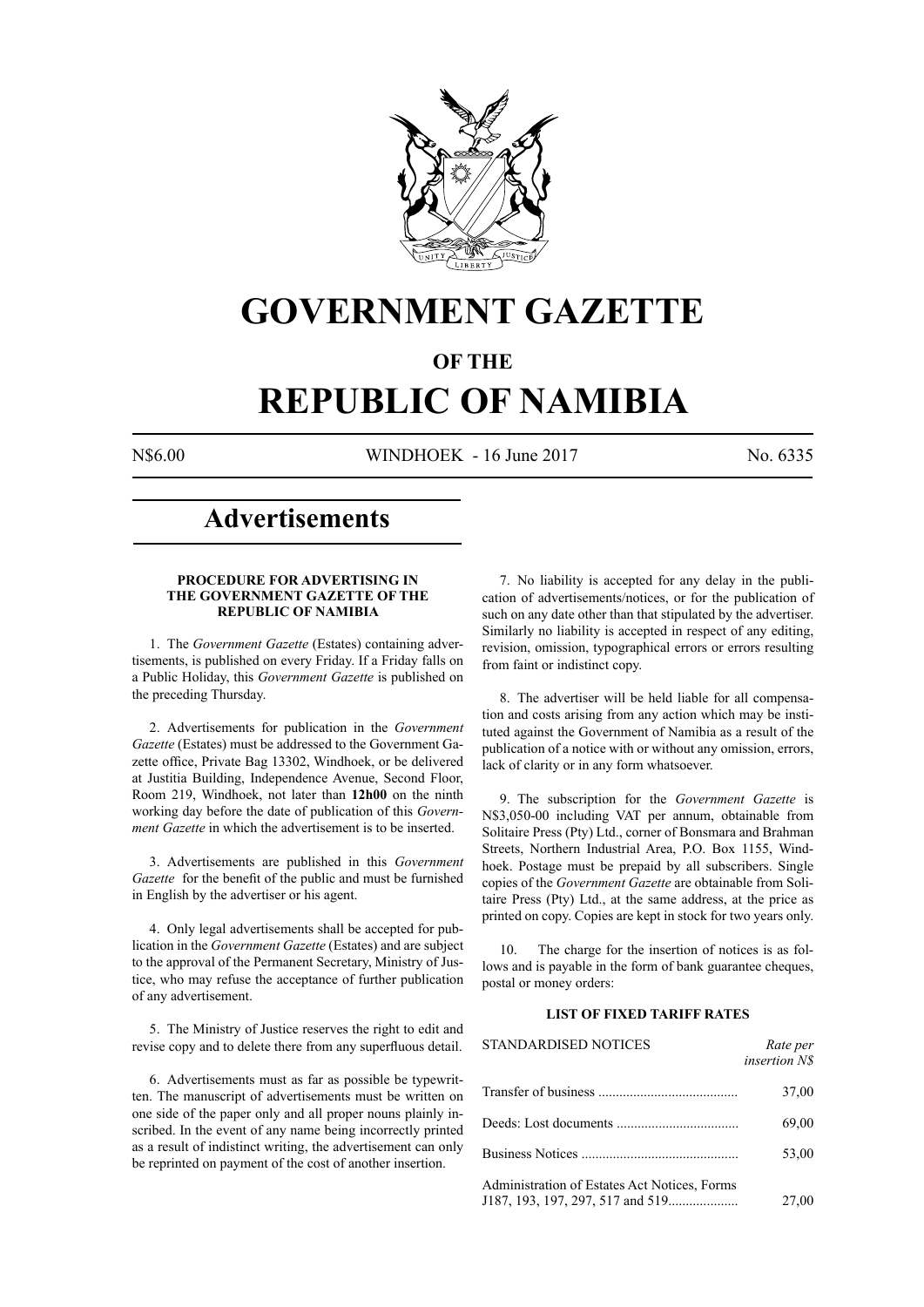| Insolvency Act and Companies Act Notices:                                                                                                                                                               | 48,00  |
|---------------------------------------------------------------------------------------------------------------------------------------------------------------------------------------------------------|--------|
| N.B. Forms 2 and 6 additional statements according<br>to word count table, added to the basic tariff.                                                                                                   | 333,00 |
| Naturalisation notices (including a reprint for the                                                                                                                                                     | 27,00  |
| Unclaimed moneys - only in the Government<br>Gazette, closing date 15 January (per entry of                                                                                                             | 13,00  |
|                                                                                                                                                                                                         | 53,00  |
|                                                                                                                                                                                                         | 27,00  |
| <b>NON-STANDARDISED NOTICES</b>                                                                                                                                                                         |        |
| Company notices:                                                                                                                                                                                        |        |
| Short notices: Meetings, resolutions, offers of<br>compromise, conversions of companies, voluntary<br>windings-up, etc.: closing of members' registers<br>for transfer and/or declarations of dividends | 120,00 |
| Declaration of dividends with profit statements,                                                                                                                                                        | 267,00 |
| Long notices: Transfers, changes in respect of<br>shares or capital, redemptions, resolutions,                                                                                                          | 373,00 |
|                                                                                                                                                                                                         | 120,50 |

#### **FORM J 187**

#### **LIQUIDATION AND DISTRIBUTION ACCOUNTS IN DECEASED ESTATES LYING FOR INSPECTION**

In terms of section 35(5) of Act 66 of 1965, notice is hereby given that copies of the liquidation and distribution accounts (first and final, unless otherwise stated) in the estates specified below will be open for the inspection of all persons interested therein for a period of 21 days (or shorter or longer if specially stated) from the date specified or from the date of publication hereof, whichever may be the later, and at the offices of the Master and Magistrate as stated.

Should no objection thereto be lodged with the Master concerned during the specified period, the executor will proceed to make payments in accordance with the accounts.

1102/2015 FOURIE Jan Hendrik, 31120400074, Farm Libertas No. 615, Mariental District, Namibia, 28 January 2016. Aranos. Windhoek. Van Zyl & Partners, Erf 203, Drieboom Street, P.O. Box 504, Mariental.

336/2016 SHILONGO Simeon, 59111500565, Erf 63, Otjiwarongo. Otjiwarongo. Windhoek. Lakay Omnibiz Services, No. 23 NDC Regional Office Complex, Leo Shoopala Street, P.O. Box 2090, Oshakati, Namibia.

1301/2015 KAYONE Rauna, 60101600887, Oshindete Village, Outapi. Outapi. Windhoek. Lakay Omnibiz Services, No. 23 NDC Regional Office Complex, Leo Shoopala Street, P.O. Box 2090, Oshakati, Namibia.

1972/2016 NDAPONA Paulus, 7006091100448, Okalongo Village, Outapi. Outapi. Windhoek. Lakay Omnibiz

| I done duetions, sales and tenders. |        |
|-------------------------------------|--------|
|                                     | 69.00  |
|                                     | 171,00 |
|                                     | 253.00 |
|                                     |        |

#### ORDERS OF THE COURT

| 157,00                                                   |  |
|----------------------------------------------------------|--|
| Reduction of change in capital mergers, offers           |  |
| 373.00                                                   |  |
| Judicial managements, <i>curator bonis</i> and similar   |  |
| 373,00                                                   |  |
| 48,00                                                    |  |
| 40,00<br>Supersession and discharge of petitions (J.158) |  |

11. The charge for the insertion of advertisements other than the notices mentioned in paragraph 10 is at the rate of N\$13,00 per cm double column. (Fractions of a cm must be calculated as a cm).

12. No advertisements shall be inserted unless the charge is prepaid. Cheques, drafts, postal or money orders must be made payable to the Ministry of Justice, Private Bag 13302, Windhoek.

Services, No. 23 NDC Regional Office Complex, Leo Shoopala Street, P.O. Box 2090, Oshakati, Namibia.

854/2006 EMVULA Magano Ndategelela, 740919- 00275, Erf 1462, Oshakati. Oshakati. Windhoek. Lakay Omnibiz Services, No. 23 NDC Regional Office Complex, Leo Shoopala Street, P.O. Box 2090, Oshakati, Namibia.

959/2015 HENDRIK Bonifatius Shitaleni, 491212- 00998, Oshipumbu Village, Outapi. Outapi. Windhoek. Lakay Omnibiz Services, No. 23 NDC Regional Office Complex, Leo Shoopala Street, P.O. Box 2090, Oshakati, Namibia.

1146/2016 IITA Josef Kaushiwetu, 87060900950, Ombwata Village, Okahao. Outapi. Windhoek. Lakay Omnibiz Services, No. 23 NDC Regional Office Complex, Leo Shoopala Street, P.O. Box 2090, Oshakati, Namibia.

815/2016 TJANDJA Erki, 7006091100448, Erf No. 1443, Queenspark, Rundu. Rundu. Windhoek. Lakay Omnibiz Services, No. 23 NDC Regional Office Complex, Leo Shoopala Street, P.O. Box 2090, Oshakati, Namibia.

1975/2014 MWAETAKO Erasmus, 45071100347, Oshihepo Village, Ohangwena. Outapi. Windhoek. Lakay Omnibiz Services, No. 23 NDC Regional Office Complex, Leo Shoopala Street, P.O. Box 2090, Oshakati, Namibia.

967/2016 GAWANAS Meriam, 63030500381, Erf No. 1415, Khomasdal, Extension No. 15, Windhoek, Namibia. Shikongo Law Chambers, No. 4 Banting Road, Windhoek-West, Windhoek.

189/2016 VAN WYK Engelmunde, 5101080- 200223, Erf No. A 627, Rehoboth, Namibia. Jerry Arria van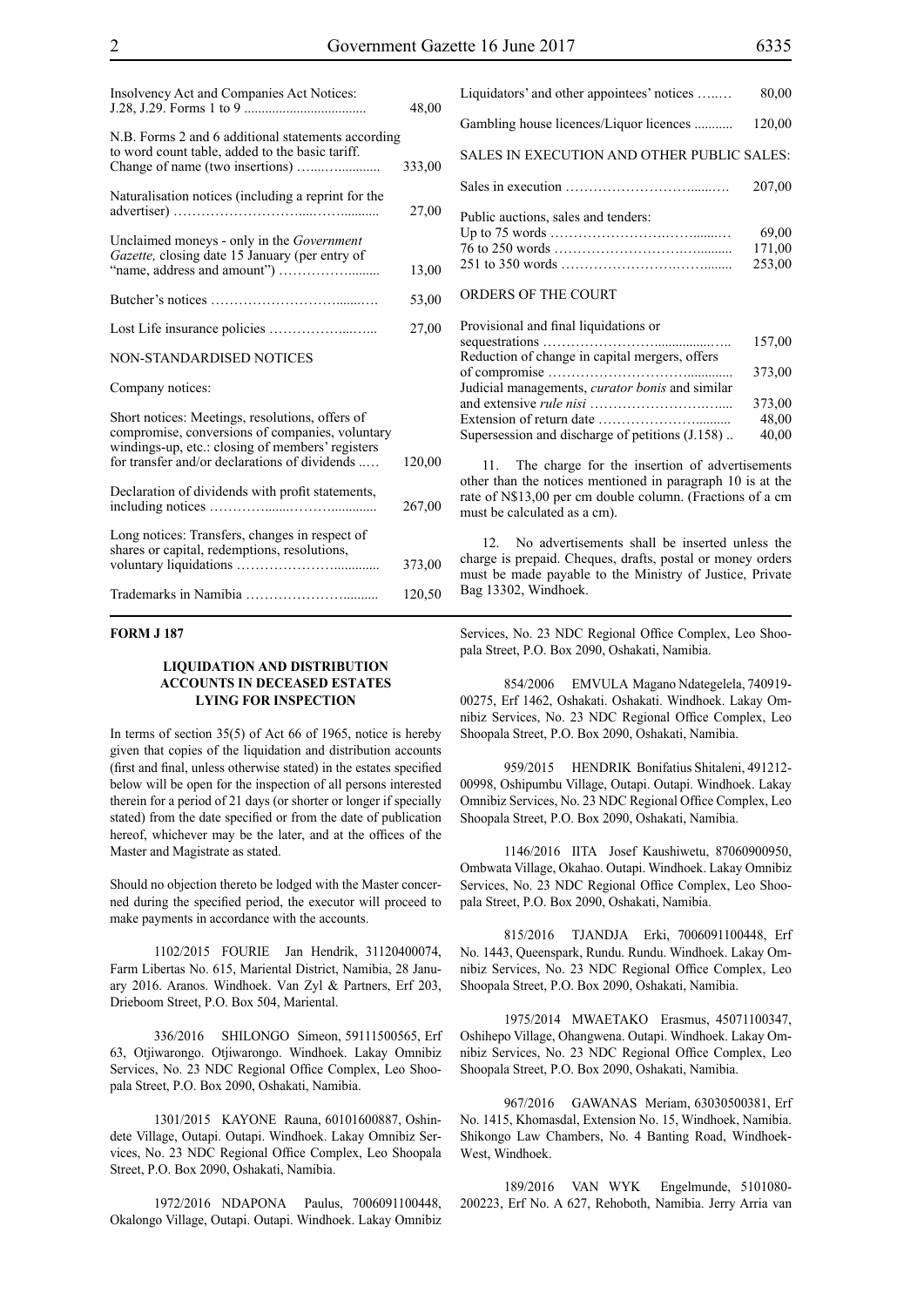Wyk, 44091400108. Rehoboth. Windhoek. Shikongo Law Chambers, No. 4 Banting Road, Windhoek-West, Windhoek.

1880/2013 BUSCH Alwyn, Erf 873, Block A, Rehoboth. Katrina Jacoba Busch, 62012400523. Windhoek. Fisher, Quarmby & Pfeifer, P.O. Box 37, Windhoek.

1286/2010 WEYULU Lyeingediva, 57080802326, Grootfontein. Grootfontein. Windhoek. Fisher, Quarmby & Pfeifer, P.O. Box 37, Windhoek.

141/2014 LE HANIE Jacobus Johannes, 3311300- 0157, Lüderitz. Lüderitz. Windhoek. Fisher, Quarmby & Pfeifer, c/o Robert Mugabe Ave & Thorer Street (entrance 43 Burg Street), P.O. Box 37, Windhoek.

1881/2013 BUSCH Katrina Jacoba, 62012400523, Erf 873, Block A, Rehoboth. Rehoboth. Windhoek. Fisher, Quarmby & Pfeifer, P.O. Box 37, Windhoek.

39/2017 HAMUKWAYA Winna Winner, 560211- 1100701, Windhoek. Windhoek. F.M. Oehl Trust cc, P.O. Box 90290, Windhoek, Namibia.

2090/2016 KOCH Jürgen Adalbert, 53111700100, No. 4 Charles Winslow Street, Olympia, Windhoek. Windhoek. Engling, Stritter & Partners, P.O. Box 43, Windhoek.

1282/2016 BLAAUW Hendrik Mathys, 34091- 100295, Okahandja, Namibia. Okahandja. Windhoek. Charmaine Schultz & Co., P.O. Box 23823, Windhoek.

1433/2012 VAN ZYL Johanna Maria Elizabeth, 48092500207, P.O. Box 61, Aranos, Namibia. Schalk Willem Frans van Zyl, 50121400255. Aranos. Windhoek. Executrust (Pty) Ltd, P.O. Box 32098, Windhoek.

1946/2015 BARNARD Martha Elizabeth Susanna, 37040200074, P.O. Box 460 (Lions Old Age Home), Swakopmund. Nato William Barnard, 34111600077. Swakopmund. Windhoek. Executrust (Pty) Ltd, P.O. Box 32098, Windhoek.

1610/2014 VAN DER MERWE Izak Johannes, 44101900051, 48 Smit Street, Pionierspark, Windhoek, Namibia. Windhoek. Du Toit Associates, 15 Robert Mugabe Avenue, P.O. Box 2004, Windhoek, Namibia.

1336/2016 BEUKES Jacobus Albertus, 4912140- 0172, 10 Azalia Street, Ocean View, Swakopmund. Anna Johanna Beukes, 490151900295. Swakopmund. Windhoek. Dr. Weder, Kauta & Hoveka Inc., 3rd Floor, WKH House, Jan Jonker Road, Ausspannplatz, P.O. Box 864, Windhoek, Namibia.

 $\frac{1}{2}$ 

#### **FORM J 193**

#### **NOTICE TO CREDITORS IN DECEASED ESTATES**

All persons having claims against the estates mentioned below are hereby called upon to lodge their claims with the executors concerned, within 30 days (or otherwise as indicated) calculated from the date of publication hereof. The information is given in the following order: Estate number, surname and Christian names, date of birth, identity number, last address, date of death; surviving spouse's names, surname, date of birth and identity number; name and address of executor or authorised agent, period allowed for lodgement of claims if other than 30 days.

653/2017 KAAPANELA Vaino, Windhoek, 8 June 1932, 32060810035, Onandjila, Ongandjera, Omusati Region, 12 December 2016. Emma Namutenya Kaapanda, 17 November 1941, 41111700060. Shikongo Law Chambers, No. 4 Banting Road, Windhoek-West, Windhoek.

836/2017 TIMOTEUS Vilho, Windhoek, 18 May 1969, 69051800517, Omauni Village, Ohangwena, 29 April 2017. Lakay Omnibiz Services, No. 23 NDC Regional Office Complex, Leo Shoopala Street, P.O. Box 2090, Oshakati, Namibia.

823/2017 ASSEGAAI Thomas, Windhoek, 19 August 1949, 49081900188, Farm Dasies Fontein No. 101, Mariental, 9 February 2017. Lakay Omnibiz Services, No. 23 NDC Regional Office Complex, Leo Shoopala Street, P.O. Box 2090, Oshakati, Namibia.

837/2017 IIPINGE Teofila, Windhoek, 7 May 1965, 65050700485, Ekamba Village, Oshakati, 12 August 2016. Lakay Omnibiz Services, No. 23 NDC Regional Office Complex, Leo Shoopala Street, P.O. Box 2090, Oshakati, Namibia.

826/2017 JAMWE Shininga Kuutidha, Windhoek, 5 January 1955, 55010500728, Oshitalamesho Village, Omusati, 21 April 2015. Lakay Omnibiz Services, No. 23 NDC Regional Office Complex, Leo Shoopala Street, P.O. Box 2090, Oshakati, Namibia.

845/2017 NGHIWANWA Nghishiko, Windhoek, 12 June 1948, 48061200619, Oshindobe Village, Ohangwena, 24 July 2017. Lakay Omnibiz Services, No. 23 NDC Regional Office Complex, Leo Shoopala Street, P.O. Box 2090, Oshakati, Namibia.

743/2017 NGHULIKWA Natanael, Windhoek, 13 March 1963, 63031300645, Ekolanaambo Village, Ongwediva, 10 March 2017. Lakay Omnibiz Services, No. 23 NDC Regional Office Complex, Leo Shoopala Street, P.O. Box 2090, Oshakati, Namibia.

873/2017 MAKILI Daniel, 5 April 1973, 73040- 500686, Onheleiwa Village, Oshana, 4 May 2017. Lakay Omnibiz Services, No. 23 NDC Regional Office Complex, Leo Shoopala Street, P.O. Box 2090, Oshakati, Namibia.

766/2017 HOFENI Aune, 3 May 1944, 440503- 00257, Onamulunga Village, Oshikoto, 20 April 2017. Lakay Omnibiz Services, No. 23 NDC Regional Office Complex, Leo Shoopala Street, P.O. Box 2090, Oshakati, Namibia.

872/2017 ENKARA Anatolia, Windhoek, 17 January 1954, 54011700673, Oshinyadhila Village, Oshakati, 26 November 2016. Lakay Omnibiz Services, No. 23 NDC Regional Office Complex, Leo Shoopala Street, P.O. Box 2090, Oshakati, Namibia.

827/2017 SHIMHANDA Adelheid, Windhoek, 25 May 1958, 58052500338, Okadiva Village, Ohangwena, 3 April 2017. Lakay Omnibiz Services, No. 23 NDC Regional Office Complex, Leo Shoopala Street, P.O. Box 2090, Oshakati, Namibia.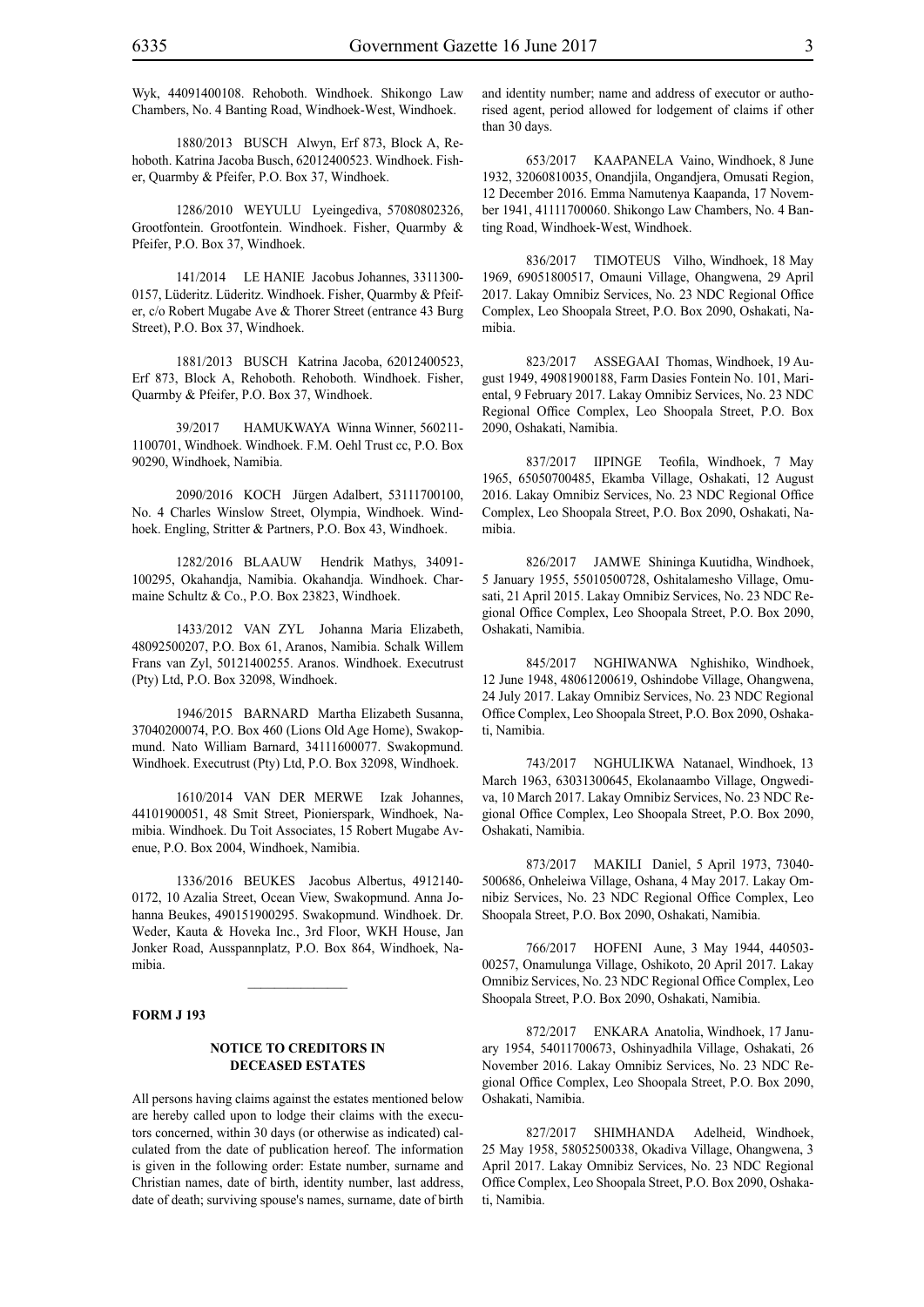556/2017 MURANGI Benjamin, 11 November 1942, 42111100536, Vasbyt No. 752, Gobabis, 4 October 2016. Lakay Omnibiz Services, No. 23 NDC Regional Office Complex, Leo Shoopala Street, P.O. Box 2090, Oshakati, Namibia.

275/2016 SIMATAA George, Windhoek, 25 April 1950, 50042500435, Trans Caprivi Highway, Katima Mulilo, 14 July 2014. Inonge Mainga Attorneys, Puukali Unit 1, cnr Dr. Libertine Amathila & Auguste Williams Taanyanda Street, P.O. Box 3489, Ongwediva.

370/2017 MBAIMBAI Simasiku John, Windhoek, 5 June 1967, 67060500588, 2141 Katima Mulilo, 26 September 2016. Lumba Mary Lyanine, 24 July 1973, 73072400334. Inonge Mainga Attorneys, Puukali Unit 1, cnr Dr. Libertine Amathila & Auguste Williams Taanyanda Street, P.O. Box 3489, Ongwediva.

180/2017 KABAJANI Kamwi Chrispin, Windhoek, 8 August 1956, 56080801663, 2398 Katima Mulilo, 31 July 2015. Lifalaza Annette Likeleli, 21 December 1976, 76122100072. Inonge Mainga Attorneys, Puukali Unit 1, cnr Dr. Libertine Amathila & Auguste Williams Taanyanda Street, P.O. Box 3489, Ongwediva.

802/2017 TOSEN Alfred, Windhoek, 21 October 1953, 53102100287, 9 Spokieswoud Street, Kleine Kuppe, 13 May 2017. Fisher, Quarmby & Pfeifer, c/o Robert Mugabe Ave & Thorer Street (entrance 43 Burg Street), P.O. Box 37, Windhoek.

719/2017 VAN ZYL Martha Jacoba, Windhoek, 22 September 1926, 26092200058, Omaheke, 7 November 2011. F.M. Oehl Trust cc, P.O. Box 90290, Windhoek, Namibia.

1854/2016 BLATT Elfriede Leiselotte Ida Else, 2 August 1941, 41080200266, Swakopmund, 27 August 2016. Armin Paul Blatt, 1 June 1936, 36060100198. F.M. Oehl Trust cc, P.O. Box 90290, Windhoek, Namibia.

774/2017 HAFENI Sebulon, Windhoek, 5 October 1976, 76100500221, Swakopmund, 10 October 2016. F.M. Oehl Trust cc, P.O. Box 90290, Windhoek, Namibia.

794/2017 DIEKMANN Fritz Ekkehard, Windhoek, 13 November 1929, 29111300108, Erongo, 10 December 2016. F.M. Oehl Trust cc, P.O. Box 90290, Windhoek, Namibia.

810/2017 AMUPOLO Onesmus, 17 May 1947, 4705171100243, Windhoek, Namibia, 4 August 2004. Nghaambenyane Amupolo, 14 April 1950, 50041400127. Charmaine Schultz & Co., P.O. Box 23823, Windhoek.

65/2017 NEL Louis Stephanus, Windhoek, 5 June 1961, 61060500523, Windhoek, 26 December 2016. Bank Windhoek Ltd, P.O. Box 15, Windhoek.

560/2017 DROTSCHE Alwyn Petrus, Windhoek, 22 December 1929, 29122200061, Grootfontein, 16 February 2017. Bank Windhoek Ltd, P.O. Box 15, Windhoek.

882/2014 MOALUSI Sabina, Windhoek, 25 March 1939, 39032500147, Erf No. 6257, Katutura, Extension No. 1, 8 June 2014. Du Pisani Legal Practitioners, No. 67 John Meinert Street, P.O. Box 23990, Windhoek.

1197/2015 RICHARDS Moira Elizabeth, Windhoek, 14 February 1943, 43021400280, Erf No. 10, Dolphin Beach, 182 Damara Tern Street, Swakopmund, 31 August 2013. Du Pisani Legal Practitioners, No. 67 John Meinert Street, P.O. Box 23990, Windhoek.

729/2017 SHAKASHIVE Mathias Muyenga, Windhoek, 17 September 1943, 4309170700102, Rundu, Kavango Region, 2 January 1988. Thipunju Rumono, 11 October 1958, 58101100199. Dr. Weder, Kauta & Hoveka Inc., 3rd Floor, WKH House, Jan Jonker Road, Ausspannplatz, P.O. Box 864, Windhoek, Namibia.

2095/2016 NEIB Seth, Windhoek, 29 June 1941, 41062900057, House No. 24, Uis, Namibia, 11 September 2016. Malherbe Associates Inc, Office 1, First Floor, cnr Mandume ya Ndemufayo & Schlachter Street, P.O. Box 75, Swakopmund, Namibia.

1394/2016 WOODWARD Calvin Arthur, 23 August 1932, Tauahassee Leon County, U.S.A., 14 April 2016. Andreas Vaatz, P.O. Box 23019, Windhoek.

 $\frac{1}{2}$ 

#### **FORM 5**

#### **PAYMENT OF DIVIDENDS AND COLLECTION OF CONTRIBUTIONS IN SEQUESTRATED ESTATES OR COMPANIES BEING WOUND UP**

The liquidation accounts and plans of distribution or contribution in the sequestrated estates or companies being wound up mentioned below having been confirmed on dates mentioned therein, notice is hereby given, pursuant to sub-section (1) of section one hundred and thirteen of the Insolvency Act, 1936, and section 409(2) of the Companies Act, 1973, that dividends are in the course of payment or contributions are in the course of collection in the said estates or companies as set forth below, and that every creditor liable to contribution is required to pay the trustee the amount for which he/she is liable at the address mentioned below.

The particulars are given in the following order: Number of estate or company; name and description of estate or company; date when account confirmed; whether a dividend is being paid or contribution collected or both; name and address of Trustee or Liquidator.

W05/10 **North South Trading cc** (In Liquidation). 5 June 2017. Dividends paid to Concurrent Creditors. First and Final Liquidation and Distribution Account. I.R. McLaren, Liquidator, Bruni & McLaren, P.O. Box 11267, Klein Windhoek.

W30/10 **Insolvent Estate: A.E. Kohne**. 12 May 2017. Dividends paid to Concurrent Creditors. First and Final Liquidation and Distribution Account. I.R. McLaren, Trustee, Bruni & McLaren, P.O. Box 11267, Klein Windhoek.

 $\frac{1}{2}$ 

#### **IN THE MAGISTRATE'S COURT FOR THE DISTRICT OF WINDHOEK**

In the matter between:

**BODY CORPORATE OF HABRUN COURT** Execution Creditor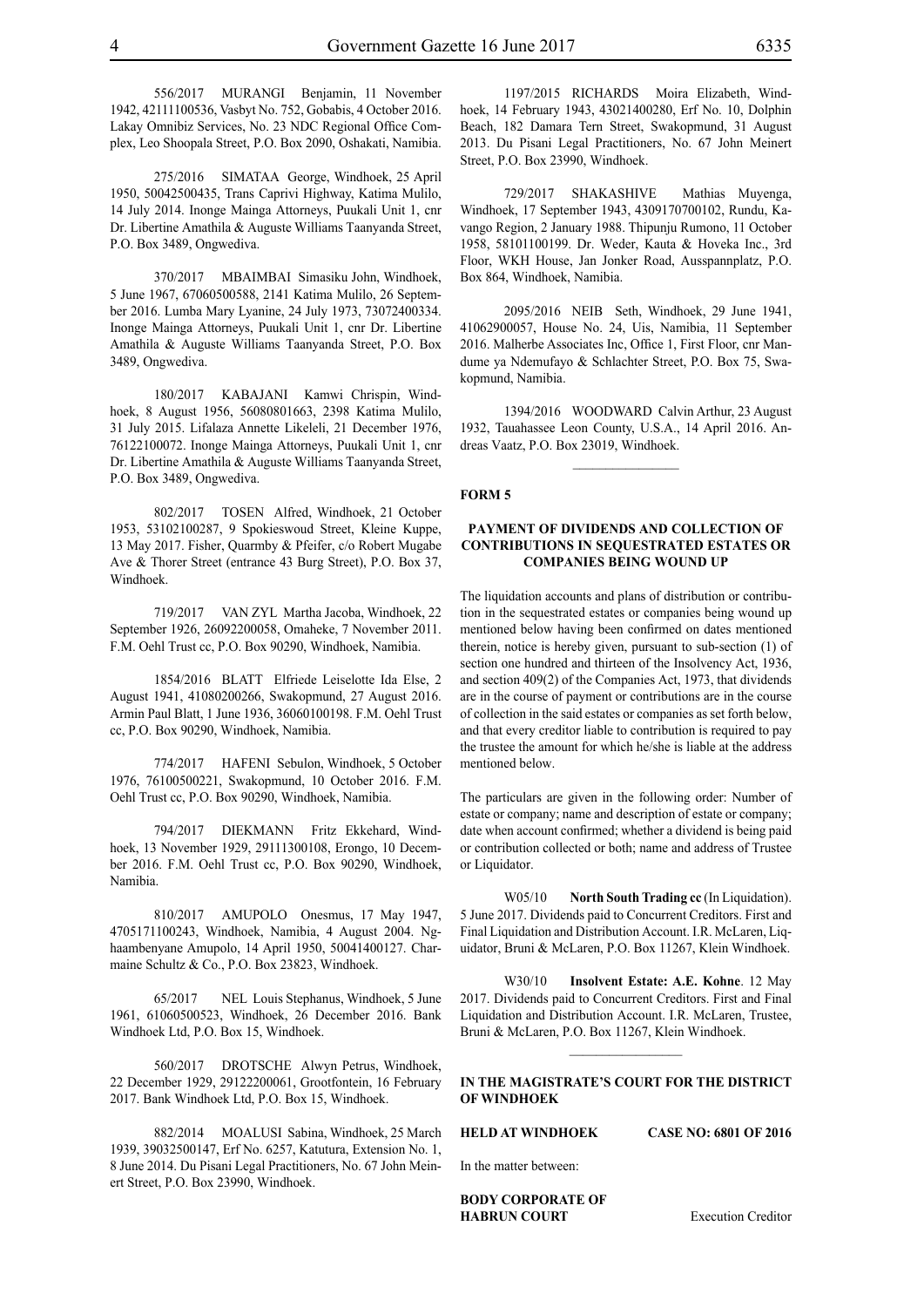and

### and

#### **PIETER ABRAHAM MYBURGH Execution Debtor**

#### **NOTICE OF SALE IN EXECUTION**

IN EXECUTION of a Judgment granted by the above Honourable Court against the Execution Debtor on the 25 November 2016, the following property will be sold by public auction on 29 June 2017, at 10H00 o'clock in the forenoon by the Messenger of the Court for the district of Windhoek in front of the Magistrate's Court, Mungunda Street, Katutura, Windhoek:

- (a) Section No. 7 as shown and more fully described on Section Plan No. 76/2002 in the building or buildings known as Habrun Court, situate at Kleine Kuppe, in the Municipality of Windhoek, Khomas Region, Registration Division "K" of which section the floor area, according to the said Sectional Plan, is 11l (One hundred and ten) square metres in extent;
- (b) together with an undivided share in the common property in the land and building or buildings as shown and more fully described on the said Sectional Plan, apportioned to the said Section in accordance with the participation quota of the said Section specified in a Schedule endorsed on the said Sectional Plan and held under Certificate of Registered Sectional Title No. 76/2002(7)(UNIT), dated 17 September 2002;

with all fixed improvements thereon.

Alleged improvements: 1 x Kitchen, 1 x Lounge, 3 x Bedrooms with en-suite, 1 x Bathroom / Toilet combination, 1 x Garage.

#### **MAIN CONDITIONS OF SALE:**

- 1. The Sale is subject to the provisions of the Magistrate's Court Act 32 of 1944, as amended.
- 2. The property will be sold "voetstoots" according to the existing title deed.
- 3. One tenth of the purchase price will be payable immediately after the Sale in cash, the balance against transfer to be secured by a bank or building society guarantee.
- 4. The complete conditions of Sale may be inspected at the office of the Messenger of the Court, Windhoek (Tel no: 248568) and at the Plaintiff's Attorneys' offices at the undermentioned address.
- 5. The sale will be in Namibian Dollars and no bid less than N\$1,00 (ONE NAMIBIAN DOLLAR) will be accepted.

DATED AT WINDHOEK on 26 APRIL 2017.

VAN DER MERWE-GREEFF ANDIMA INC. ATTORNEYS FOR PLAINTIFF / EXECUTION CREDITOR 28 CHURCH STREET **WINDHOEK** 

**IN THE HIGH COURT OF NAMIBIA**

**CASE NO: I 1818/16**

### **STANDARD BANK NAMIBIA LIMITED** Plaintiff

**LOIDE NDEYAPO HAIHAMBO** Defendant

#### **NOTICE OF SALE IN EXECUTION OF IMMOVABLE PROPERTY**

Pursuant to Judgment of the above Honourable Court granted on **24 MARCH 2016**, the following immovable property will be sold without reserve and voetstoots by the Deputy Sheriff of the District of **WINDHOEK** on **18 July 2017** at **09H30** in the forenoon at ERF NO. 4582 KHOMASDAL (EXTENSION NO. 1), WINDHOEK, REPUBLIC OF NAMIBIA

| CERTAIN        | Erf No. 4582 (Extension No. 1),<br>Khomasdal, Windhoek                                                                           |
|----------------|----------------------------------------------------------------------------------------------------------------------------------|
| <b>SITUATE</b> | In the Municipality of Windhoek<br>Registration Division "K"<br>Khomas Region                                                    |
| MEASURING      | 450(four five zero) square metres                                                                                                |
| CONSISTING OF  | 3 x Bedrooms, 2 x Bathrooms / Toilet, 1<br>x Lounge, 1 x Dining Room, 1 x Study<br>Room, 1 x Bedroom Flat, Entertainment<br>Area |

The "Conditions of Sale-in-Execution" will lie for inspection at the office of the Deputy Sheriff at WINDHOEK and at the Head Office of Plaintiff at WINDHOEK and Plaintiff's Attorneys, Fisher, Quarmby & Pfeifer, at the under mentioned address.

Dated at WINDHOEK this 30th day of MAY 2017

FISHER, QUARMBY & PFEIFER LEGAL PRACTITIONER FOR PLAINTIFF Cnr of Robert Mugabe Avenue & Thorer Street (entrance in Burg Street) P O BOX 37 WINDHOEK

#### **HC-MD-CIV-MOT-EXP-2017/00139**

#### **IN THE HIGH COURT OF NAMIBIA, MAIN DIVISION,**

#### **HELD AT WINDHOEK ON FRIDAY, THE 12th DAY OF MAY 2017 BEFORE THE HONOURABLE JUSTICE UEITELE**

In the *ex parte* application of:

and

#### **ANGELICA BRITTE KRONKE** Applicant

**ZOYA INVESTMENTS SEVEN CC** Respondent

#### **COURT ORDER**

Having heard **MR OOSTHUIZEN** and having read the Application for HC-MD-CIV-MOT-EXP-2017/00139 and other documents filed of record: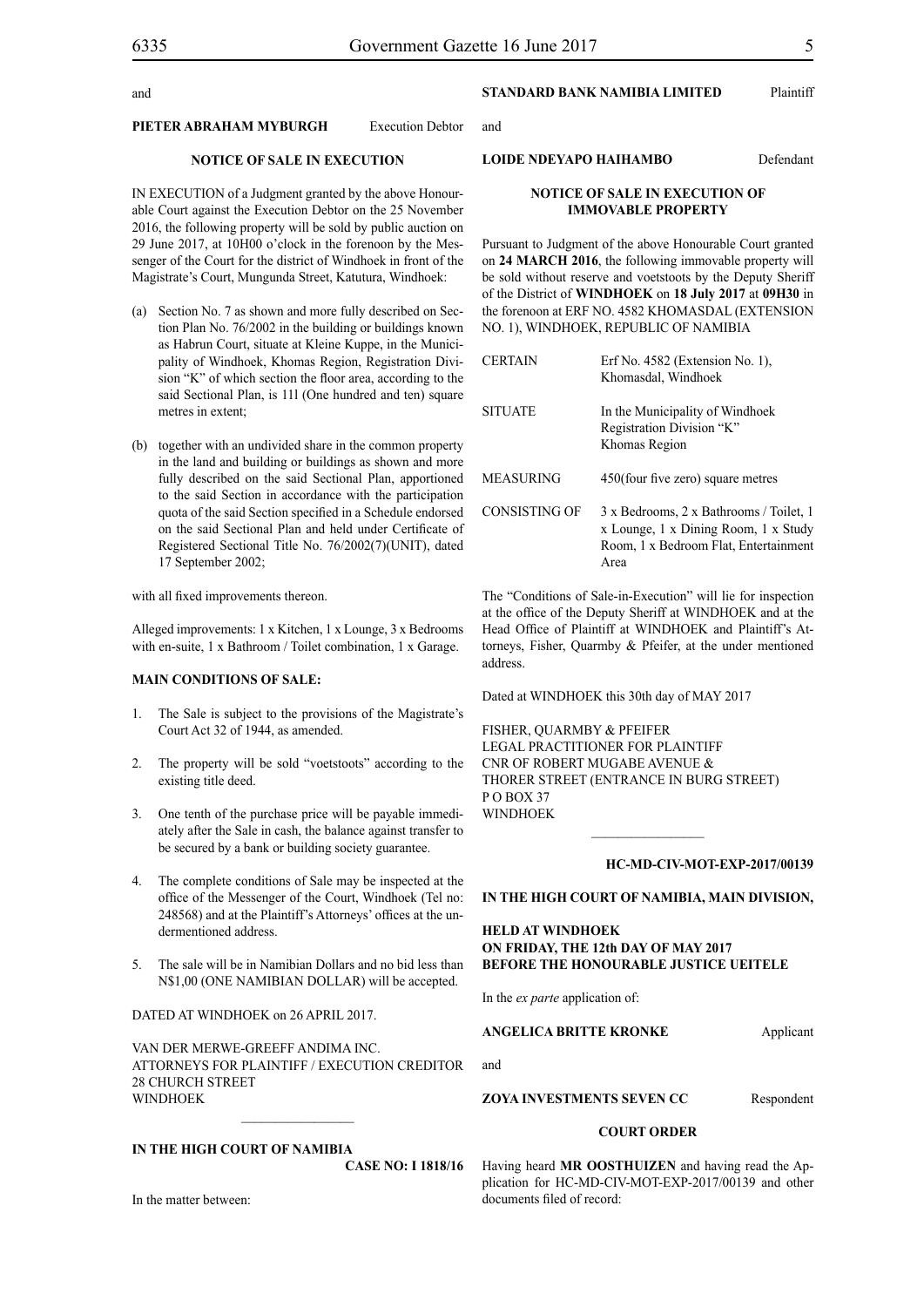### **IT IS ORDERED THAT:**

- 1. That the Respondent corporation is provisionally wound up.
- 2. That the rule nisi is hereby granted calling upon any other interested party to show cause on Friday, 23 June 2017 why:
	- 2.1 a final order of liquidation should not be granted;
	- 2.2 the costs of this application should not be costs in the cause of Respondent's liquidation.
- 3. That the rule nisi granted in this matter be published once in the Government Gazette and once in The Namib Sun newspaper.
- 4. That the Master of the High Court of Namibia appoint Mr. Simon Hercules Steyn as a provisional liquidator as a matter of urgency.

#### **BY ORDER OF THE COURT**

#### **REGISTRAR**

TO: PIERRE ERASMUS On behalf of Applicant Erasmus & Associates 362 Sam Nujoma Drive Windhoek Namibia

AND TO: Zoya Investments Seven CC Respondent Erf 1755 Forum Building Frans Indongo Street Windhoek Khomas Namibia

The Master of the High Court John Meinert Street, Windhoek  $\frac{1}{2}$ 

#### **NOTICE OF INTENDED TRANSFER OF BUSINESS IN TERMS OF SECTION 34 OF ACT 24 OF 1936**

**Anna-Mart Kruger** hereby gives notice in terms of Section 34 of Act 24 of 1936 that she is of the intention to sell and transfer her physiotherapy practice trading under the name and style of **Anna-Mart Kruger Physiotherapy** in Rundu and the assets related thereto with effect the 30th of June 2017 alternatively 30 days from the last publication of this notice, whichever event shall last occur.

Creditors are informed that, in terms of Section 34(2) of Act 24 of 1936, all liquid claims against the Rundu practice of **Anna-Mart Kruger Physiotherapy**, that would become payable in future, are immediately payable upon publication of this notice.

 $\frac{1}{2}$ 

P. O. Box 3848 WALVIS BAY Republic of Namibia

#### **SALE OF BUSINESS**

#### **NOTICE IN TERMS OF SECTION 34(1) OF THE IN-SOLVENCY ACT, NO. 24 OF 1936**

Notice is hereby given of the intention of Rent-A-Toilet CC to dispose of the total of its business, goods and property forming part of the said business as well as the goodwill (including liabilities) of said business as one undividable transaction to Kwikform Formwork and Scaffolding (Proprietary) Limited within a period not less than thirty days and not more than sixty days after publication of this notice, which shall serve as due and proper notice in terms of Section 34 of the Insolvency Act 24 of 1936.

Cronje & CO P.O. Box 81588, Olympia, Windhoek, Namibia Tel: +264 (0)61 247 435/7 Fax: +264 (0)61 247 436

#### **SALE OF BUSINESS**

 $\frac{1}{2}$ 

#### **NOTICE IN TERMS OF SECTION 34(1) OF THE IN-SOLVENCY ACT, NO. 24 OF 1936**

Notice is hereby given of the intention of Willem Albert sole proprietor trading under the name and style of Northern Toilet to dispose of the total of its business, goods and property forming part of the said business as well as the goodwill (including liabilities) of said business as one undividable transaction to Kwikform Formwork and Scaffolding (Proprietary) Limited within a period not less than thirty days and not more than sixty days after publication of this notice, which shall serve as due and proper notice in terms of Section 34 of the Insolvency Act 24 of 1936.

Cronje & CO P.O. Box 81588, Olympia, Windhoek, Namibia Tel: +264 (0)61 247 435/7 Fax: +264 (0)61 247 436

#### **SALE OF BUSINESS**

 $\frac{1}{2}$ 

#### **NOTICE IN TERMS OF SECTION 34(1) OF THE IN-SOLVENCY ACT, NO. 24 OF 1936**

Notice is hereby given of the intention of Willem Albert sole proprietor trading under the name and style of Mobiloo to dispose of the total of its business, goods and property forming part of the said business as well as the goodwill (including liabilities) of said business as one undividable transaction to Kwikform Formwork and Scaffolding (Proprietary) Limited within a period not less than thirty days and not more than sixty days after publication of this notice, which shall serve as due and proper notice in terms of Section 34 of the Insolvency Act 24 of 1936.

CRONJE & CO P.O. Box 81588, Olympia, Windhoek, Namibia Tel: +264 (0)61 247 435/7 Fax: +264 (0)61 247 436

 $\frac{1}{2}$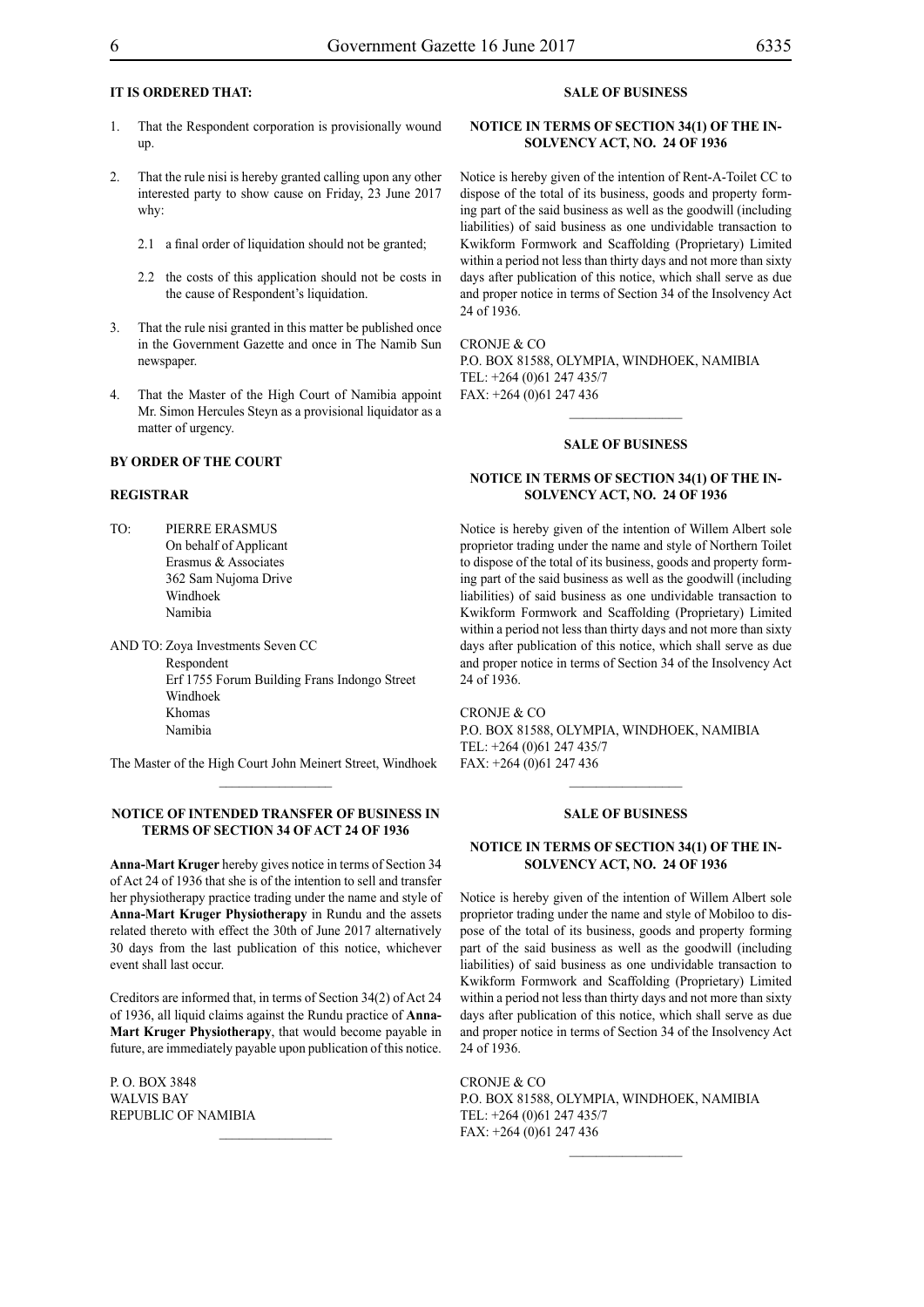#### **NOTICE OF REGISTRATION AS A WELFARE ORGANISATION**

The **Youth Empowerment Network of Na-MIBIA (YENN)** applied for registration as a welfare organization in terms of Section 19 of the National Welfare Act, 1965 (Act 79 of 1965), as amended.

The objects of the organization read as follows:

To uplift vulnerable girls through awareness raising, therapeutic and other support services at the community based empowerment club.

To promote positive and healthy menstrual hygiene practices amongst vulnerable school girls by providing them with free sanitary pads and toiletries.

To contribute towards the prevention of gender based violence through the promotion of healthy relationships and effective parenting.

To advocate for the rights and needs of girls by establishing after school adolescent friendly programs and platforms for discussions/debates.

To contribute towards the fight against HIV and AIDS by awareness raising on safe sex practices amongst school girls and young women.

To enhance productivity, self-employment and job creation amongst the vulnerable young women through skills training and establishment of income generating opportunities

Any person or persons desiring to raise objections against the registration of the organization must submit such representations to the Permanent Secretary of the Ministry of Health and Social Services, Private Bag 13198, Windhoek within twentyone days as from the date of this advertisement.

The Chairperson Esther Shikomba P.O Box 2104 Ondangwa Tell 0856949510

#### **NOTICE OF LOST LAND TITLE**

Notice is hereby given that I, **Johanna Roman** intend to apply for a certified copy of:

| <b>CERTAIN:</b>   | Erf No. Rehoboth Extention 2-463   |
|-------------------|------------------------------------|
| <b>MEASURING:</b> | 432 (four three two) square metres |
| SITUATE:          | In the Town of Rehoboth            |
| DATED:            | 18 January 2013                    |
| the property of:  | Johanna Roman                      |

All persons who object to the issue of such copy are hereby required to lodge their objections in writing with the Registrar within three weeks from the publication of this notice.

Dated at Windhoek this 2nd day of June 2017.

J. Roman p.o. box 4778 **REHOBOTH** 

#### **THE ALIENS ACT, 1937 NOTICE OF INTENTION OF CHANGE OF SURNAME**

 $\frac{1}{2}$ 

I, **itope elias usuta**, residing at Erf 3009, Longa Street, Otjomuise and a student, intend applying to the Minister of Home Affairs for authority under section 9 of the Aliens Act, 1937, to assume the surname **KANAMBUNGA** for the reasons that I want to change from my mother's last name which is **ITOPE** to my father's last name which is **KANAMBUNGA.**

I previously bore the name **itope elias usuta.**

Any person who objects to my assumption of the said surname of **kanambunga** should as soon as may be lodge his or her objection, in writing, with a statement of his or her reasons therefor, with the Magistrate of Windhoek.

**E. II. ITOPE P.O. BOX 86743 EROS WINDHOEK NAMIBIA**

#### **THE ALIENS ACT, 1937 NOTICE OF INTENTION OF CHANGE OF SURNAME**

 $\frac{1}{2}$ 

I, **ember-jyde oprah jeaner kasume**, residing at Okuryangava and a student, intend applying to the Minister of Home Affairs for authority under section 9 of the Aliens Act, 1937, to assume the surname **shiimbi** for the reasons that I the current surname (**KASUME**) that I am carrying is my late grandfather's and now I wish to carry my biological father's surname**.**

I previously bore the name **ember-jyde oprah jeaner kasume.**

Any person who objects to my assumption of the said surname of **shiimbi** should as soon as may be lodge his or her objection, in writing, with a statement of his or her reasons therefor, with the Magistrate of Windhoek.

**e-j. o. j. kasume P.O. BOX 3480 EROS WINDHOEK NAMIBIA**

#### **THE ALIENS ACT, 1937 NOTICE OF INTENTION OF CHANGE OF SURNAME**

 $\frac{1}{2}$ 

I, **MAKAKIYA MAKAYI MUKONDA**, residing at Ombili Location in Tobias Hainyeko Constitutency and employed as a builder, intend applying to the Minister of Home Affairs for authority under section 9 of the Aliens Act, 1937, to assume the surname **abilio** for the reasons that I did use my uncle's name which was **MUKONDA**, and I want to go to my father's name **ABILIO.**

I previously bore the name **MAKAKIYA MAKAYI MUKONDA.**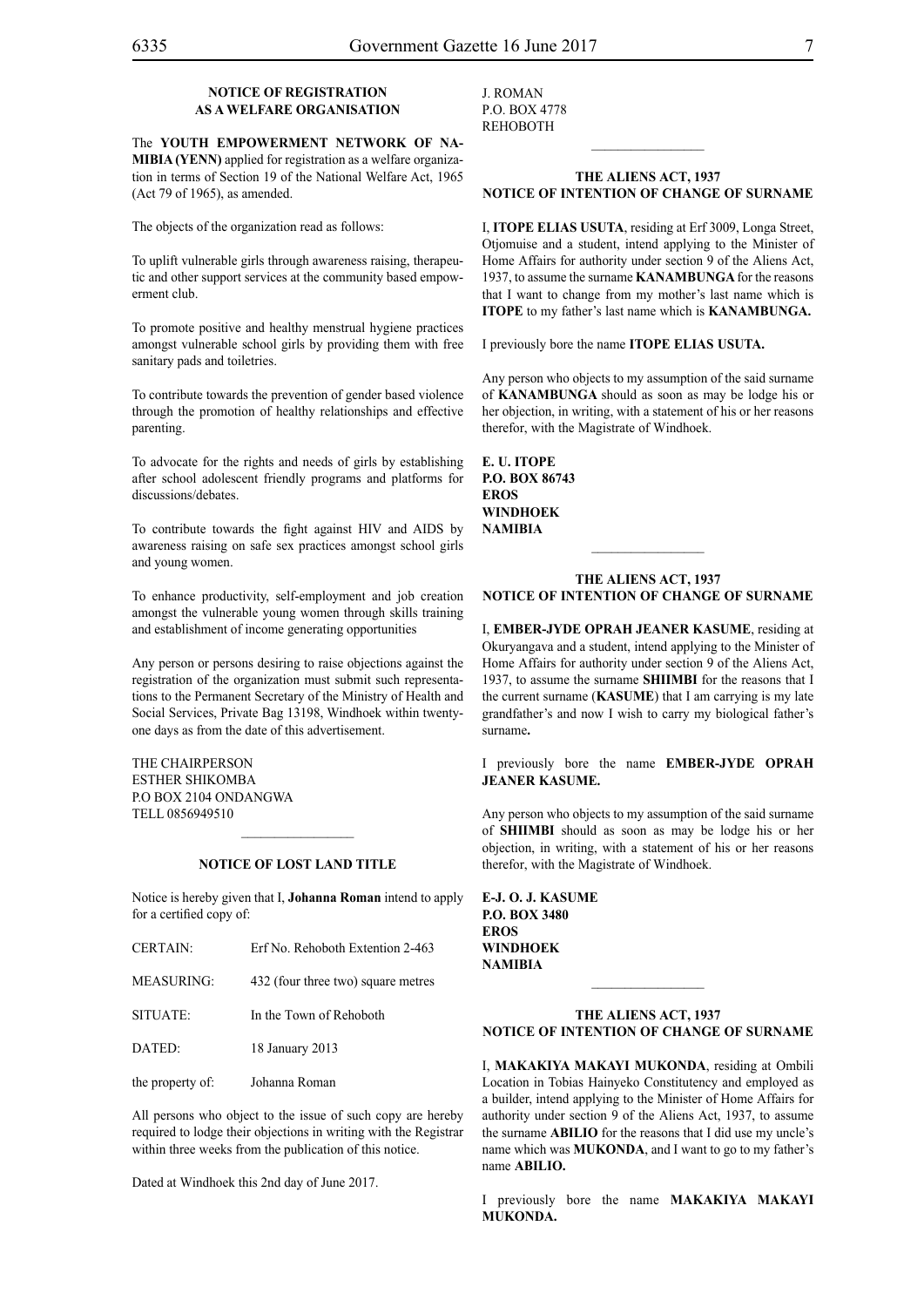Any person who objects to my assumption of the said surname of **ABILIO** should as soon as may be lodge his or her objection, in writing, with a statement of his or her reasons therefor, with the Magistrate of Windhoek.

**M. M. MUKONDA P.O. BOX 61948 katutura WINDHOEK NAMIBIA**

#### **THE ALIENS ACT, 1937 NOTICE OF INTENTION OF CHANGE OF SURNAME**

 $\frac{1}{2}$ 

I, **justina alweendo**, residing at Epulangapi, Oshitayi and unemployed, intend applying to the Minister of Home Affairs for authority under section 9 of the Aliens Act, 1937, to assume the surname **VAINO** for the reasons that I don't know where **ALWEENDO** come from. My father's name is **VAINO** and I would like to use **VAINO** as my surname.

I previously bore the name **justina alweendo.**

Any person who objects to my assumption of the said surname of **VAINO** should as soon as may be lodge his or her objection, in writing, with a statement of his or her reasons therefor, with the Magistrate of Windhoek.

**j. alweendo P.O. BOX 25834 WINDHOEK NAMIBIA**

#### **THE ALIENS ACT, 1937 NOTICE OF INTENTION OF CHANGE OF SURNAME**

 $\frac{1}{2}$ 

I, **josef kashandya mikael shapaka**, residing at Erf No. 577, Gambia Street, Wanaheda and employed as a driver, intend applying to the Minister of Home Affairs for authority under section 9 of the Aliens Act, 1937, to assume the surname **KASHANDJA** for the reasons that my current surnames are two and **MIKAEL** is my father's name while **SHAPAKA** is my great grandfather's surname, hence wanting to change to have **KASHANDJA** as my correct surname and **JOSEF** as my only name.

I previously bore the name **josef kashandya mikael shapaka.**

Any person who objects to my assumption of the said surname of **kashandja** should as soon as may be lodge his or her objection, in writing, with a statement of his or her reasons therefor, with the Magistrate of Windhoek.

**j. k. m. shapaka P.O. BOX 7884 katutura WINDHOEK NAMIBIA**

# **THE ALIENS ACT, 1937**

**NOTICE OF INTENTION OF CHANGE OF SURNAME**

I, **socrates kanDiwapa bartholomeu**, residing at Unit 5, Promenaden Flats, Promenaden Street, Eros, Windhoek and employed as a senior audit manager at PricewaterhouseCoopers, intend applying to the Minister of Home Affairs for authority under section 9 of the Aliens Act, 1937, to assume the surname **DIAS** for the reasons that I am the only one from my siblings that does not use **DIAS** as a surname. My current surname is actually his first name.

#### I previously bore the name **socrates kanDiwapa bartholomeu.**

Any person who objects to my assumption of the said surname of **dias** should as soon as may be lodge his or her objection, in writing, with a statement of his or her reasons therefor, with the Magistrate of Windhoek.

**s. k. bartholomeu P.O. BOX 8943 BACHBRECTH WINDHOEK NAMIBIA**

#### **THE ALIENS ACT, 1937 NOTICE OF INTENTION OF CHANGE OF SURNAME**

 $\frac{1}{2}$ 

I, ESTER RAYMUND, residing at Erf No. 78, Sudan Street, Havana, Windhoek and unemployed, intend applying to the Minister of Home Affairs for authority under section 9 of the Aliens Act, 1937, to assume the surname **ANDOWA** for the reasons that it is my father's surname therefore I need to bear **ANDOWA** as my surname instead of **RAYMUND** which is my grandfather's surname, in order to appear as my father's daughter.

I previously bore the name **ESTER RAYMUND.** 

Any person who objects to my assumption of the said surname of **ANDOWA** should as soon as may be lodge his or her objection, in writing, with a statement of his or her reasons therefor, with the Magistrate of Windhoek.

**e. raymund WINDHOEK NAMIBIA**

#### **THE ALIENS ACT, 1937 NOTICE OF INTENTION OF CHANGE OF SURNAME**

I, **absalom awaseb**, residing at Blackies Dorp, Grootfontein and employed as a truck driver, intend applying to the Minister of Home Affairs for authority under section 9 of the Aliens Act, 1937, to assume the surname **Xore-aob** for the reasons that I was brought up by my grandmother who brought me up as her third son, so she made us use the one surname, i.e. **XORE-AOB. AWASEB** is the surname of my aunt who assisted me to obtain my I.D. The surname I am assuming appears on my birth certificate and driving licence, but is mis-spelled on birth certificate.

I previously bore the name **absalom awaseb.**